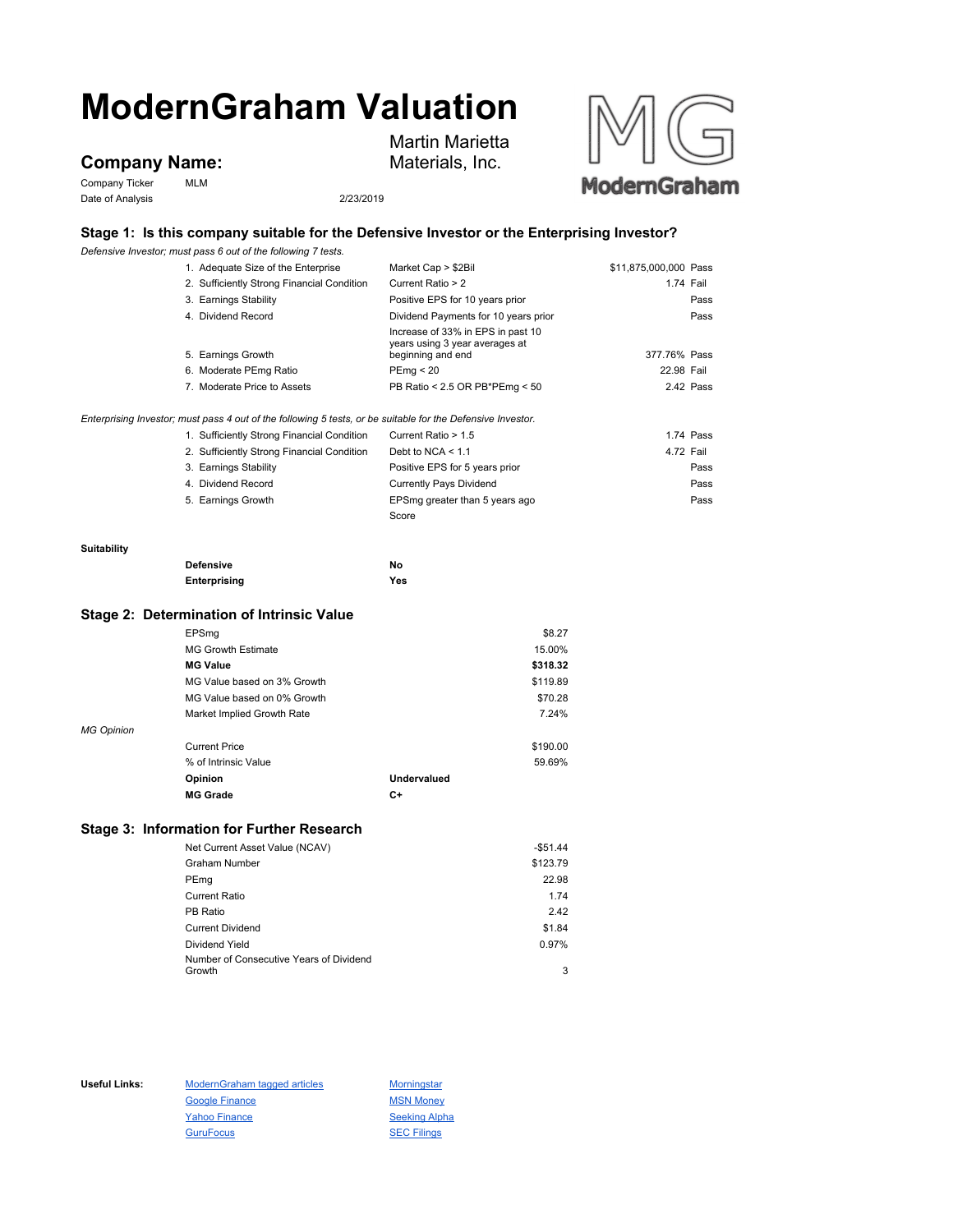| <b>EPS History</b> |         | <b>EPSmg History</b>                 |                 |
|--------------------|---------|--------------------------------------|-----------------|
| Next Fiscal Year   |         |                                      |                 |
| Estimate           |         | \$8.60 Next Fiscal Year Estimate     | \$8.27          |
| Dec2018            | \$7.43  | Dec2018                              | \$7.56          |
| Dec2017            | \$11.25 | Dec2017                              | \$6.91          |
| Dec2016            | \$6.63  | Dec2016                              | \$4.37          |
| Dec2015            | \$4.29  | Dec2015                              | \$3.04          |
| Dec2014            | \$2.71  | Dec2014                              | \$2.34          |
| Dec2013            | \$2.61  | Dec2013                              | \$2.12          |
| Dec2012            | \$1.83  | Dec2012                              | \$2.04          |
| Dec2011            | \$1.78  | Dec2011                              | \$2.50          |
| Dec2010            | \$2.10  | Dec2010                              | \$3.21          |
| Dec2009            | \$1.91  | Dec2009                              | \$3.94          |
| Dec2008            | \$4.18  | Dec2008                              | \$4.79          |
| Dec2007            | \$6.06  | Dec2007                              | \$4.73          |
| Dec2006            | \$5.29  | Dec2006                              | \$3.76          |
| Dec2005            | \$4.08  | Dec2005                              | \$2.83          |
| Dec2004            | \$2.66  | Dec2004                              | \$2.20          |
| Dec2003            | \$1.91  | Dec2003                              | \$2.04          |
| Dec2002            | \$1.77  | <b>Balance Sheet Information</b>     | 12/1/2018       |
| Dec2001            |         | \$2.19 Total Current Assets          | \$1,365,816,000 |
| Dec2000            |         | \$2.39 Total Current Liabilities     | \$786,750,000   |
| Dec1999            |         | \$2.68 Long-Term Debt                | \$2,730,439,000 |
|                    |         | <b>Total Assets</b>                  | \$9,551,419,000 |
|                    |         | Intangible Assets                    | \$2,900,400,000 |
|                    |         | <b>Total Liabilities</b>             | \$4,602,007,000 |
|                    |         | Shares Outstanding (Diluted Average) | 62,918,000      |